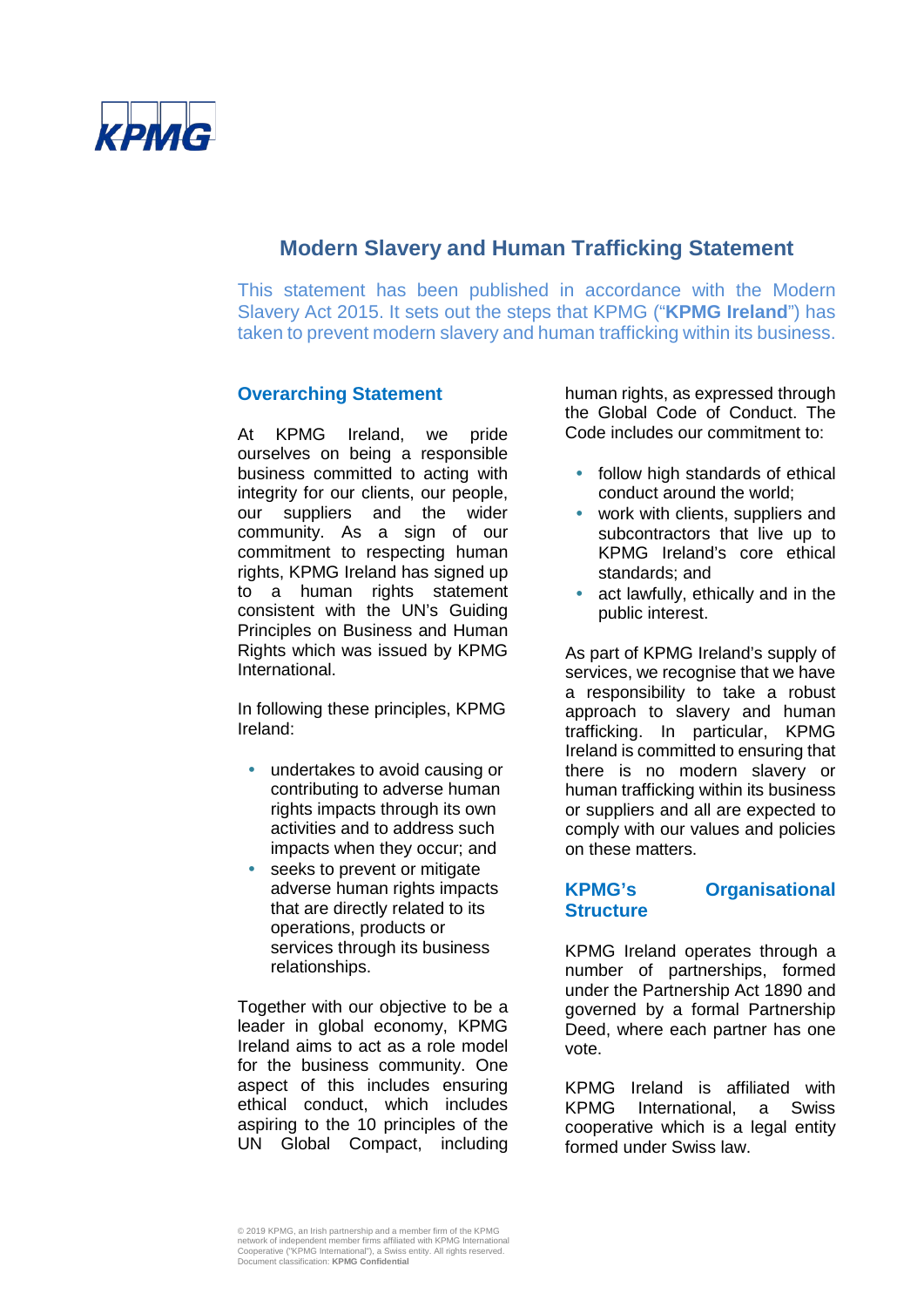

Further detail available [here.](https://home.kpmg/ie/en/home/insights/2019/03/transparency-report-2018.html)

### **KPMG's Governance Structure**

KPMG Ireland applies high standards of corporate governance and we are totally committed to ensuring that we stay at the forefront of good governance.

The Managing Partner acts as the chief executive of the firm and manages the firm in accordance with its policies. Along with the Managing Partner there are a number of other principal bodies that deal with key aspects of Governance within the firm. These are:

- The Policy Committee;
- The Executive Team;
- The Executive Council:
- The Public Interest Committee: and
- The Remuneration Committee.

Operational responsibility for the system of quality control, risk management and compliance has been delegated to the Head of Risk Management who reports directly to the Managing Partner and is a member of the Executive Team which underlines the importance that our firm places on risk and quality. He is responsible for setting overall professional risk management and quality control policies and monitoring compliance. The Risk Management function is also responsible for establishing policies and procedures in relation to ethics, and independence, and for

monitoring compliance with these policies and procedures.

# **Our Approach**

KPMG Ireland has a zero-tolerance policy to slavery and human trafficking. We rigorously strive to work to the highest professional standards to help ensure that we comply with all laws and regulations applicable to the firm. All our<br>suppliers and alliances are suppliers and alliances are expected to follow the same high standards.

In line with our values, we strive to understand our suppliers as well as sharing our values with them. Our existing ethics policies advocate these values and put in place protection to mitigate modern slavery and human trafficking risks.

# **Our Policies**

Our current policies in relation to modern slavery are subject to ongoing review, however, we have taken care to ensure that the relevant aspects of this issue are covered within our existing policies, which, include the following:

# **Code of Conduct**

Our Code of Conduct expressly lays out our commitments to ethical<br>behaviour. These include our These include our commitments to:

• work with clients, suppliers, and subcontractors that live up to KPMG Ireland's core ethical standards;

<sup>© 201</sup>9 KPMG, an Irish partnership and a member firm of the KPMG network of independent member firms affiliated with KPMG International Cooperative ("KPMG International"), a Swiss entity. All rights reserved. Document classification: **KPMG Confidential**